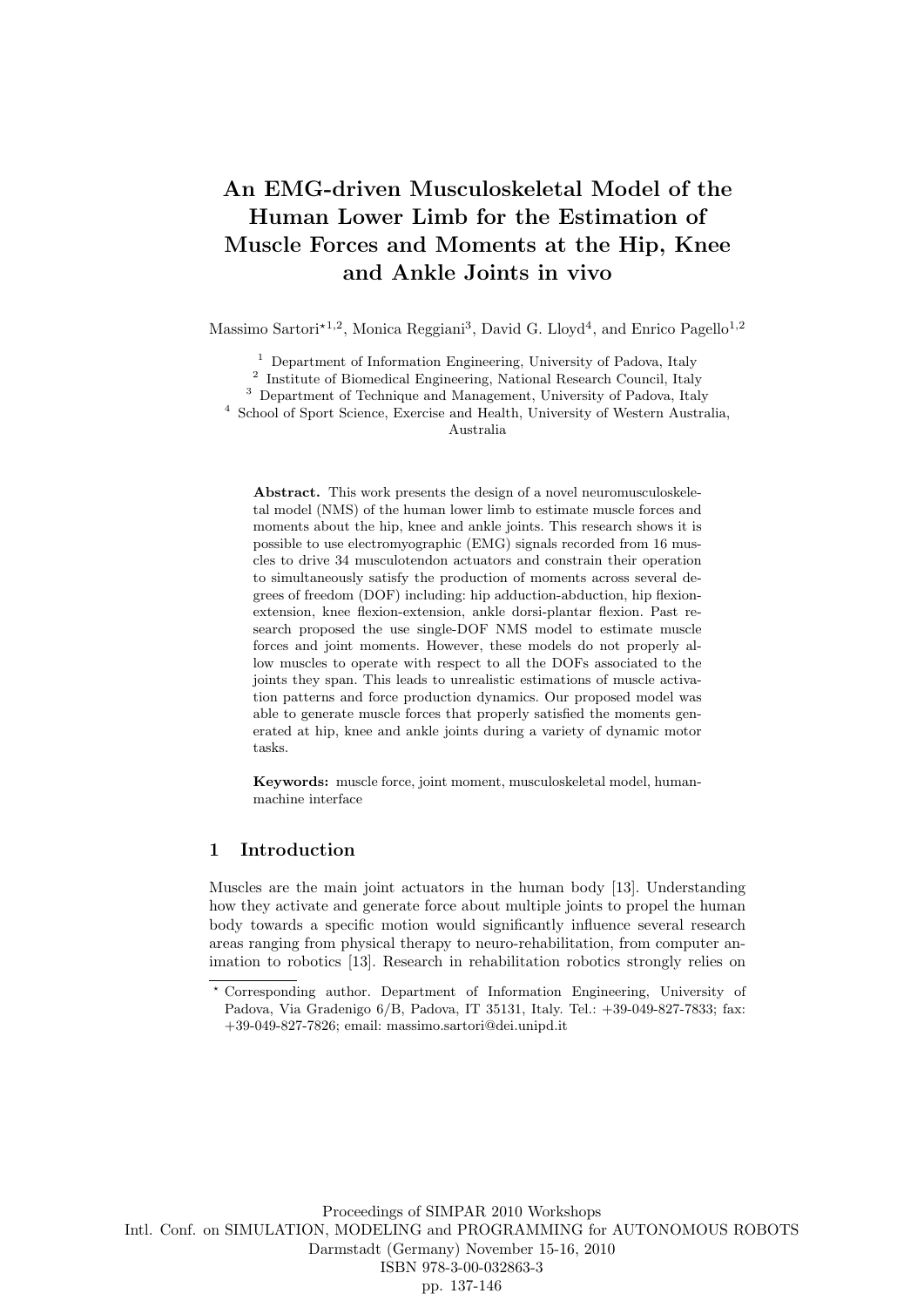the integration of information about the human physiology into assistive device control systems for improving the interaction between the human and the machine [4, 8]. As an example, the design of intelligent assistive devices such as powered orthoses or exoskeletons requires a deep understanding of which forces the patient's muscles are able to produce. Such knowledge would allow better defining the dynamics of joint support the machine should provide the user with [5, 6]. Research on humanoid robots is also increasingly influenced by musculoskeletal research. The new generation of humanoid robots will have highly complex skeletal structures and actuator systems that even more resemble the human musculoskeletal system. Understanding how the human body is actuated by muscles will therefore allow designing motion and balance controllers to actuate humanoids in a more sophisticated way. This work presents the design and development of a dynamic NeuroMusculoSkeletal (NMS) model of the human lower limb. This model aims to be used as an innovative human-machine interface (HMI) for the control of assistive devices such as powered orthoses for the lower limb. The potential for this research is to develop more intuitive assistive devices control systems to improve disabled people's physical capabilities and to advance the study and understanding of human movement and muscles dynamics. This work shows, for the first time, it is possible to use EMG signals to estimate forces for a large number of muscles in the lower limb and moments produced at multiple joints. This research suggests that the correct estimation of muscle forces requires to consider all DOFs of the joints spanned by a muscle. Past research proposed models for the estimation of forces and moments about one DOF only  $[10, 9, 8, 1, 5, 2, 6, 12]$ . For instance, past knee NMS models estimated the forces of the muscles involved in the production of knee flexionextension (FE) moments only  $[9, 1, 10, 14, 6, 12]$ . However, most of the muscles spanning the knee span the hip and the ankle joints too. Therefore, the forces these muscles generate for the production of knee FE moment also have to generate the moments about hip and ankle joints.

Our proposed model constrains the operation of muscles to all DOFs of the joints they span. This produces more accurate estimations of muscle forces. In addition, the proposed NMS model has time performances suitable for applications with real-time constraints. The proposed NMS model will allow designing assistive devices control systems for the simultaneous actuation of multiple joints and the support of an even wider range of movements. This is a crucial requirement when the assistive device is to be used for the support of the lower limb. In fact, all functional motor activity such as walking and climbing stairs involve the simultaneous actuation of hip, knee and ankle. The possibility to estimate more accurate muscle forces is an important result that will allow a better understanding of how the human nervous system activates muscle to generate movement.

## 2 Methods

One healthy, male subject volunteered for this investigation (age: 28 years, height: 183 cm, mass: 67 kg). The subject was taken through the testing proto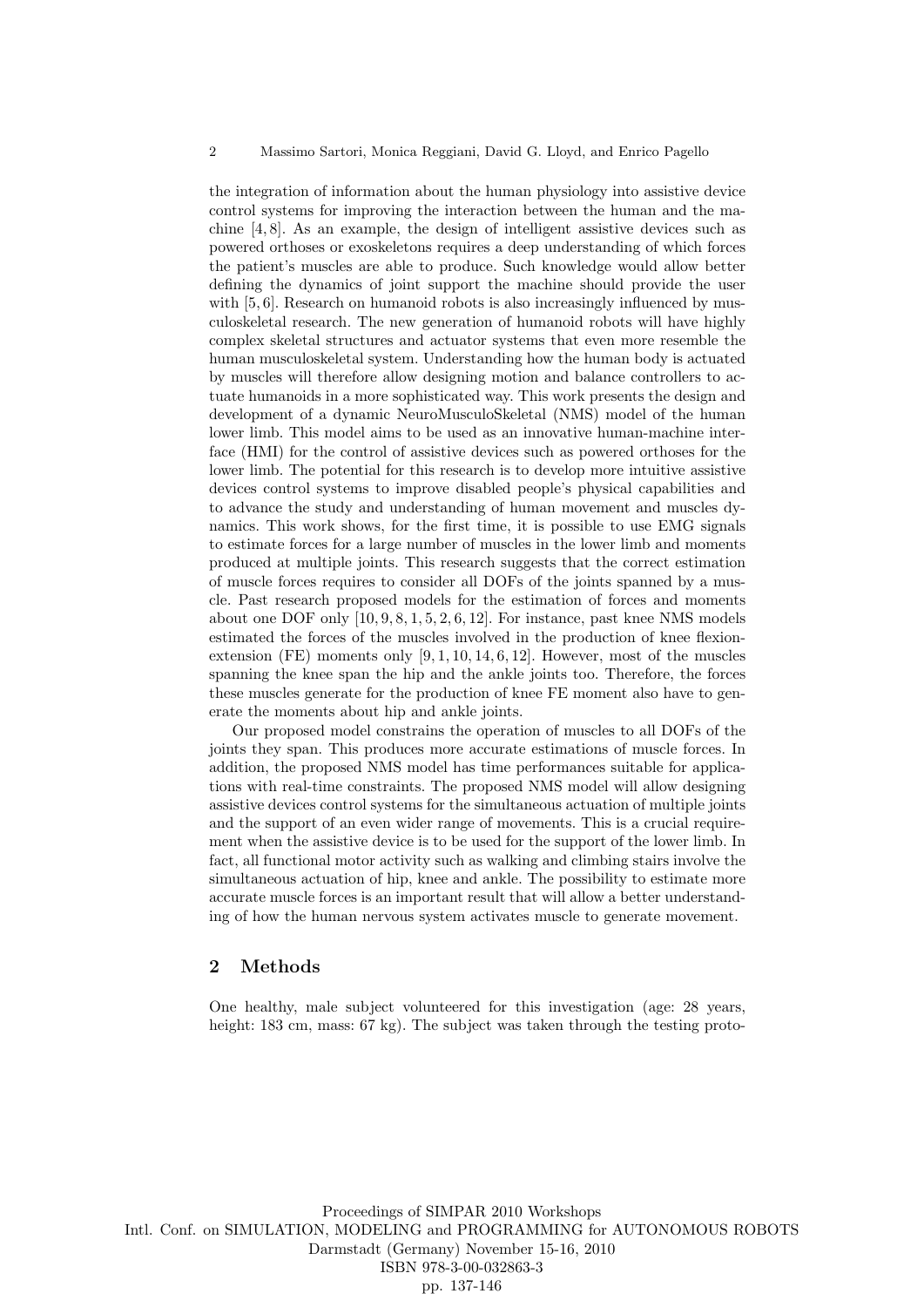cols and informed consent was obtained prior to data collection. The subject was asked to perform repeated trials of 9 tasks including: walking, fast walking, jogging, running, sidestepping and crossover cutting maneuvers, squats, step jumps and lateral hops. These tasks were chosen as they involve the activation of all the lower limb muscles and the subsequent production of moments across all joints. A subset of these motor tasks was used to calibrate the model. The remaining motion trials were used to validate the model operation.

## 2.1 Data Collection

Retro-reflective markers were fixed to lower limb landmarks that enabled threedimensional segmental movements to be recorded using a twelve-camera, 250 Hz VICON motion analysis system (Oxford Metrics Inc.). Appropriate joint centers and axes of rotation were computed. Electromyographic (EMG) data were recorded at 2000 Hz from a 16-channel EMG system (Motion Lab Systems) that was connected to the VICON motion analysis system. Bipolar surface electrodes (Ag-AgCl 3M Red Dot) were placed on the following 16 muscles; Gluteus Maximus, Gluteus Medius, Tensor Fascia Latae, Semimembranosus, Biceps Femoris, Rectus Femoris, Sartorius, Gracilis, Adductor Magnus, Vastus Medialis, Vastus Lateralis, Lateral Gastrocnemius, Medial Gastrocnemius, Tibialis Anterior, Peroneus Longus, Soleus. An in-ground force plate was used to measure the ground-reaction forces (GRF) generated by the foot in contact with the ground during the human motion. GRF were recorded at 2000 Hz.

#### 2.2 Motion Modeling

OpenSim was used to generate a subject-specific motion simulation [3].

Marker trajectories recorded during a static pose were used to scale a generic musculoskeletal model to the subject's real dimensions. The scaling process adjusts a number of variables including: 1) length of each bone and muscle, 2) position of the centre of mass of each bone, 3) mass of each segment, i.e. mass of a specific bone and all of the attached muscles. This process starts with a generic OpenSim musculoskeletal model<sup>5</sup> which has predefined weight, height, inertia and position of centre of mass for each body segment. A scaling factor for each segment is then calculated and used to linearly scale length and mass of the generic OpenSim model. Scaling factors are obtained by computing the ratio between the subject's segments mass and dimension and the generic OpenSim model segment mass and dimension. The dimension of the subject's segments are estimated by computing the distance between the centres of the joints the segment is connected to. In the case of the femur for instance, the length of the segment has been calculated by computing the distance between hip and knee joint centres. The mass of each segment is derived from the subject total mass using anthropometric tables. The scaling process is an OpenSim

<sup>5</sup> Available from the Neuromuscular Models Library: https://simtk.org/home/nmblmodels/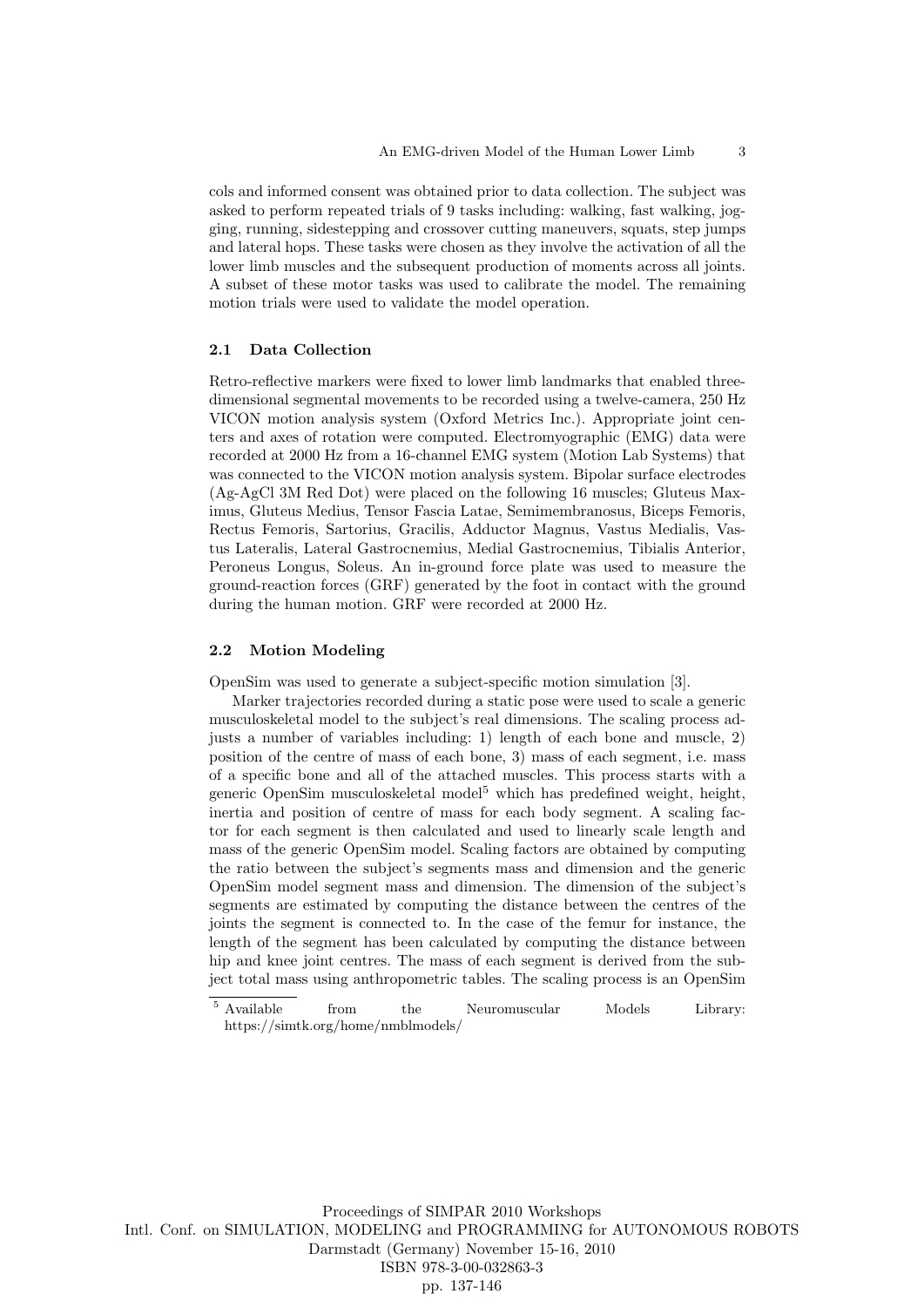built-in tool. Marker trajectories recorded during dynamic movements are used to drive the scaled musculoskeletal model. Inverse Kinematics (IK) is used to derive three-dimensional joint angles. GRFs were used in conjunction with the thee-dimensional joint angles computed through IK to derive the experimental joint moments. This is usually done by performing standard Inverse Dynamics (ID). However, this method does not provide optimal solutions. Due to limitations in marker trajectory acquisition and processing, there is an inherent mismatch between the recorded trajectories and the recorded GRF. Therefore, the moments computed via ID do not match the motion computed via IK. In this work we used Residual Reduction Analysis (RRA) to minimize the mismatch between trajectories and GRF. RRA is an optimization procedure that slightly changes the recorded kinematics until an optimum match with GRF is obtained.

## 3 Neuromusculoskeletal Model

The proposed Neuromusculoskeletal (NMS) model is a digital representation of the human musculoskeletal organization. It reproduces the transformations that take place from the generation of the EMG signal to the production of muscle forces and joint moments at the hip, knee and ankle joints. The proposed model has been developed starting from a well-established EMG-driven model that has been used as a baseline [10, 9, 1, 14, 12, 11]. The initial baseline model estimated the forces of the 13 muscles crossing the knee and the knee flexion-extension torque only. The model described in this work estimates 34 muscle forces (Table 1) and the joint moments about the following 6 DOF: hip adduction-abduction (HAA), hip flexion-extension (HFE), hip internal-external rotation (HROT), knee flexion-extension (KFE), ankle dorsi-plantar flexion (AFE), ankle subtalarangle (ASA).

Five main blocks compose our NMS model (Fig. 1). The NMS model we propose in this work is implemented in C++. OpenSim is only used to generate experimental joint moments and angles to be used as input data (Section 2.2).

Muscle Activation. Raw EMG signals recorded from 16 muscles are the input for the model and are used to compute the activations of 34 muscles. Muscle activation is a percent value that indicates how much the muscle is activated toward the generation of force in a specific time instant. Raw EMG signals are distributed to all 34 muscles according to the location of the innervation of each musculotendon actuator. That is, muscles that are innervated in the same location and share the same nerve can be assumed to produce similar electromyographic activity and contraction patterns. In the case of muscles that are innervated in two points, a linear combination of the EMG signals associated to the two innervations locations is used. The EMG signals recorded from the adductor muscle group are used to drive the following musculotendon actuators: adductor magnus 1, adductor magnus 2, adductor magnus 3, adductor brevis and adductor longus. The EMG signals recorded from the gluteus maximus muscle are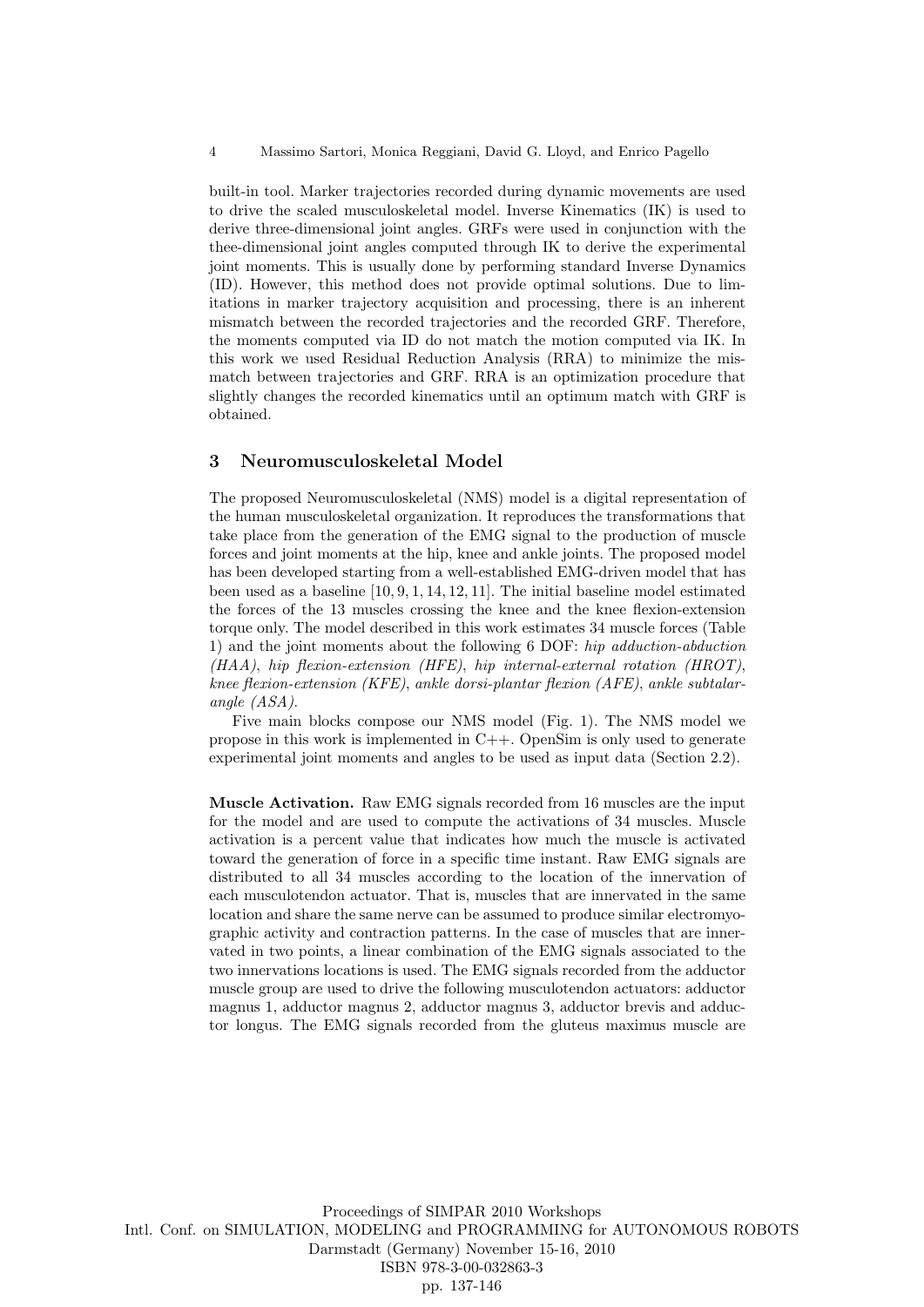

Fig. 1. Structure of the NMS model. The blocks in solid line are the actual components of the NMS model (Section 3) and are implemented in C++. The motion simulation block (dotted line block) is implemented using OpenSim. It is not part of the NMS model and is only used to provide the experimental joint moments and angles (Section 2.2).

used to drive 3 musculotendon actuators including: gluteus maximum 1, gluteus maximum 2, gluteus maximum 3. EMG signals from the gluteus medius muscles are used to drive the gluteus medius 1, gluteus medius 2 and gluteus medius 3 muscutotendon actuators. EMG signals for the gluteus minimus muscle are derived as a linear combination of the raw EMG signals recorded from the gluteus maximus and gluteus medius muscle. EMG signals from the peroneus muscles are used to drive the following musculotendon actuators: peroneus brevis, peroneus longus, peroneus tertis. EMG signals from the biceps femoris muscle are used to drive both the biceps femoris long head and the biceps femoris short head muscle. The EMG signals from the hamstrings muscle group are used to drive both the semimembranosus and the semitendinosus musculotendon actuators. EMG signals for the vastus interioris are derived as a linear combination of the raw EMG signals recorded from the vastus medialis and vastus lateralis muscle. The illiacus and psoas muscles are not driven by EMG signals and their activation is not computed in this current implementation of the model. Future version of the NMS model will feature a predictive algorithm for the estimation of the activation of these two muscles with no EMGs. Although the activation of the psoas and illiacus muscles is not computed, those muscles still contribute to the production of force at the hip joint because the passive force generated dur-

Proceedings of SIMPAR 2010 Workshops Intl. Conf. on SIMULATION, MODELING and PROGRAMMING for AUTONOMOUS ROBOTS Darmstadt (Germany) November 15-16, 2010 ISBN 978-3-00-032863-3 pp. 137-146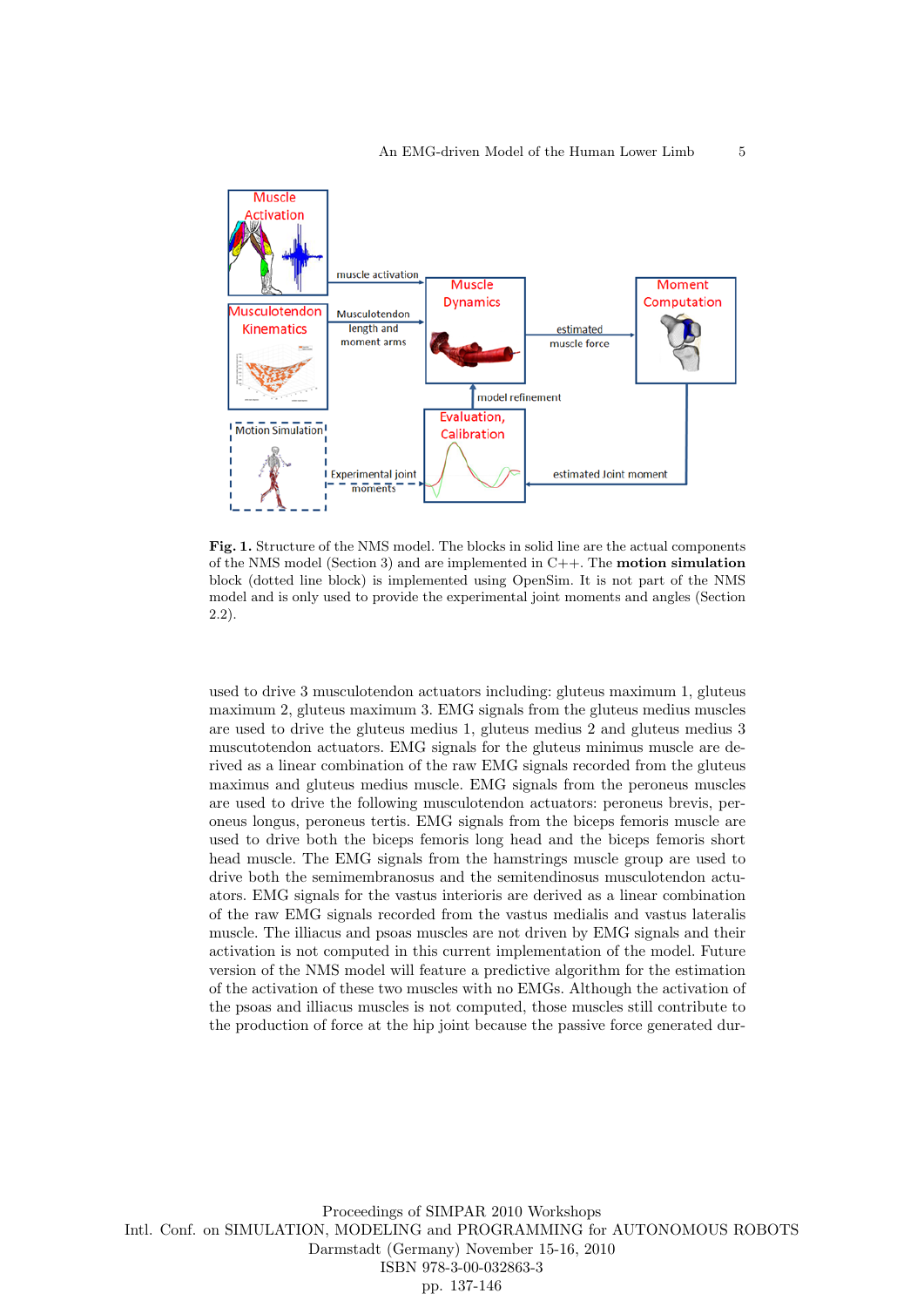6 Massimo Sartori, Monica Reggiani, David G. Lloyd, and Enrico Pagello

ing stretching and compression can still be calculated by the Muscle Dynamics component.

Musculotendon Kinematics. The musculotendon kinematics model estimates lengths and three-dimensional moment arms for the musculotendon actuators included in the model. Using the OpenSim musculoskeletal model, a set of nominal values are established for the length of each musculotendon actuator at predefined joint angles. A multidimensional spline function is then used to fit the experimental data and derive a multivariate function that can estimate values in between the experimental nominal values. Muscle moment arms are obtained by differentiating the musculotendon length spline function with respect to the generalized coordinate of interest.

Muscle Dynamics. It uses the values computed in the previous two blocks to calculate the force developed by each musculotendon unit in the model. The muscle model is based on a normalized Hill-type model [7]. The model accounts for changes in pennation angle and uses generic force-length and force-velocity curves for each muscle to estimate muscle fibre force. These curves are normalized to maximum isometric muscle force, optimal fibre length, maximum muscle contraction velocity, and tendon slack length.

Moment Computation. This component evaluates the moments produced at all the DOFs of each joint included in the model. The estimated muscle forces are combined with the corresponding moment arms to calculate the torque about a specific DOF.

Model Validation. To validate a model, it is usually desirable to compare the output of that model with data measured empirically. Unfortunately, the methodological difficulties in measuring individual muscle forces prevent any direct validation of the NMS model on humans, although there are possibilities of measuring muscle forces using an animal model in the future. An indirect process was therefore designed to validate and calibrate the model to an individual. The validation process involves comparing the net moments from muscles crossing the hip, knee and ankle joints with the net moments measured experimentally. If the muscle forces are accurate, then net joint moments estimated by the model should be equal to the external moments measured experimentally.

Model Calibration. The calibration process is critical for the proper operation of the model. It defines how muscles activate in response to EMG signals and generate moments about multiple DOFs. The aim of the calibration process is to obtain a set of parameters for an individual to accurately estimate the net moments at the hip, knee, and ankle across all corresponding DOFs. The calibration process uses a set of calibration trials to learn the muscle dynamics across a wide range of muscle contractile conditions. An optimization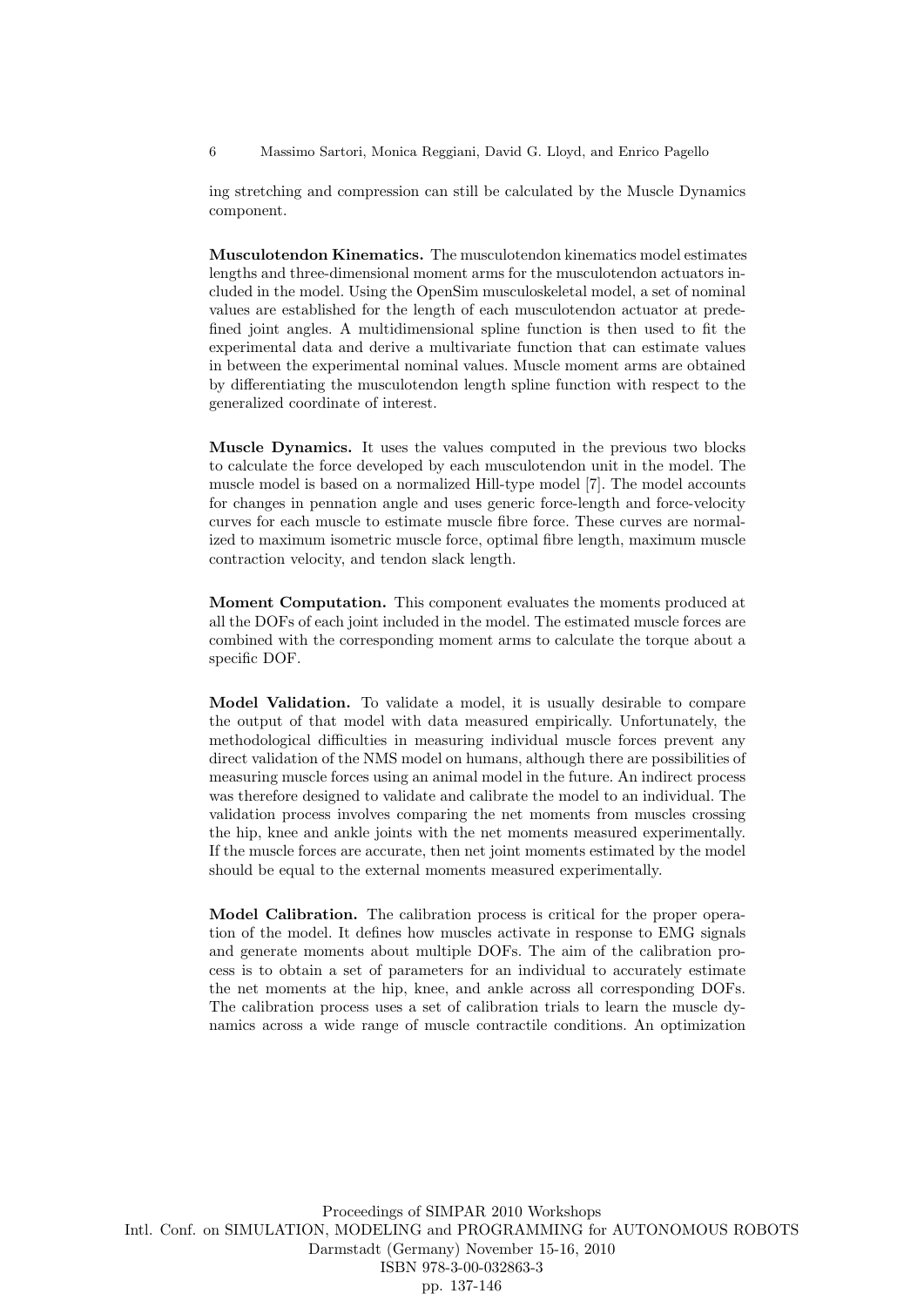procedure has been designed to alter the initial uncalibrated parameters so that the moments estimated by the NMS model fit the net joint moments measured experimentally minimizing the root mean squared error (RMSE). The adjustable parameters used in the calibration process were divided into two groups. One group included activation parameters, chosen from the Muscle Activation model and the other group were muscle parameters from the Muscle Dynamics model. The calibration process has been designed to assure that muscles satisfy the moments across all DOFs associated to the joints they span. Biarticular muscles crossing the hip and knee joints for instance, have to produce a force that satisfy four moments altogether (HROT, HAA, HFE and KFE). The calibration process repeatedly calls an optimization routine using different objective functions and different sets of muscles depending on the degree of freedom that has to be calibrated. Each call uses the parameter set generated by the previous optimization routine call. Muscles crossing the knee joint are first calibrated. The objective function to minimize is the RMSE between experimental and predicted knee FE moments. Muscles crossing the hip are then calibrated. The objective function in this case is the summation of the RMSE between the experimental and predicted hip FE moments and the RMSE between the experimental and predicted knee FE moments. The process is repeated until the operation of muscles satisfy the joint moments across all DOFs. Once the calibration process is completed the subject-specific calibrated parameters allow producing good estimates of muscle forces and joint moments while the subject is moving. It is worth noting that, once it is calibrated, the NMS model only requires EMG signals and joint angles as inputs. GRF and experimental joint moments are only needed during the calibration step. Furthermore, once the model parameters have been calibrated, the NMS model can be used to predict muscle force and joint moments during novel motor tasks that have not been used to calibrate the model itself.

## 4 Results

The moments generated at the hip, knee and ankle joints were predicted using the proposed multi-DOF NMS model as well as using the baseline single-DOF NMS model for motor tasks including: walking (WLK), running (RN), sidestepping (SS), crossover (CO). The motion trials used for the validation of the multi-DOF model as well as for the individual single-DOF models were novel trials that were not used during the calibration process. Five motion trials were performed per motor task (i.e. WLK, RN, SS and CO) and the following joint moments were computed: HAA, HFE, KFE, AFE. The proposed multi-DOF model was able to concurrently predict the joint moments preserving the accuracy of the single-DOF models. Table 2 reports average results for each motor task. The multi-DOF model estimated HAA joint moments with the same accuracy of the single-DOF moments during WLK and SS tasks. A substantial improvement was observed for the CO task. The HAA joint moments during the RN task were better predicted by the single-DOF model. The multi-DOF model estimated HFE joint moments with comparable accuracy to the single-DOF model during the WLK,

Proceedings of SIMPAR 2010 Workshops Intl. Conf. on SIMULATION, MODELING and PROGRAMMING for AUTONOMOUS ROBOTS Darmstadt (Germany) November 15-16, 2010 ISBN 978-3-00-032863-3 pp. 137-146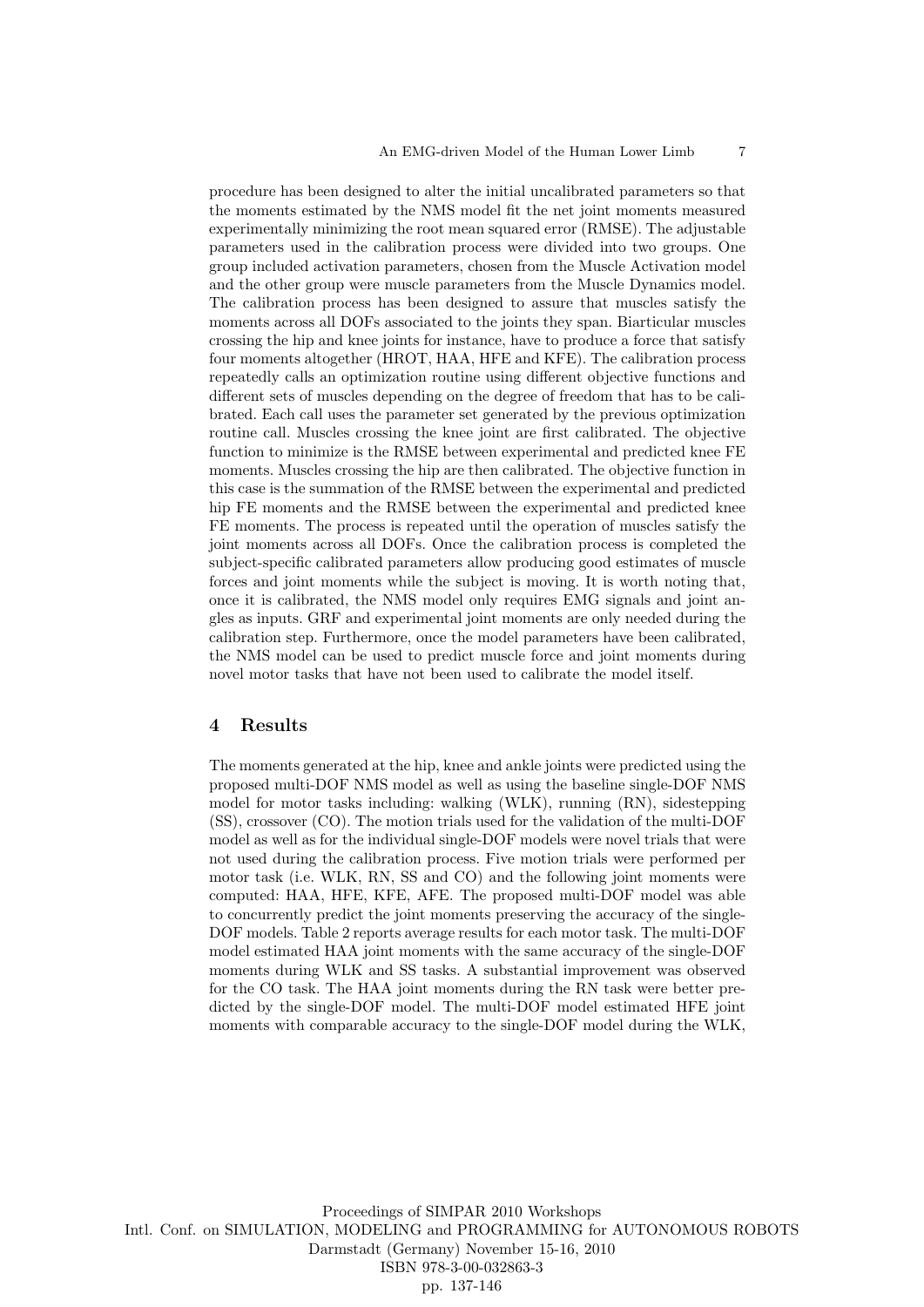8 Massimo Sartori, Monica Reggiani, David G. Lloyd, and Enrico Pagello

| Hip                                   | Knee                                             | Ankle           | Hip-Knee   | Knee-Ankle    |
|---------------------------------------|--------------------------------------------------|-----------------|------------|---------------|
| Adductor brevis                       | Vastus interioris Peroneus brevis Biceps femoris |                 |            | Lateral       |
|                                       |                                                  |                 | long head  | gastrocnemius |
| Adductor longus                       | Vastus lateralis Peroneus longus Biceps femoris  |                 |            | Medial        |
|                                       |                                                  |                 | short head | gastrocnemius |
| Abbuctor magnus 1 Vastus medialis     |                                                  | Peroneus tertis | Graclis    |               |
| Adductor magnus 2                     | Soleus                                           | Rectur femoris  |            |               |
| Adductor magnus 3 Tibialis anterior   |                                                  | Sartorius       |            |               |
| Gluteus maximus 1 Semimembranosus     |                                                  |                 |            |               |
| Gluteus maximus 2 Semitendinosus      |                                                  |                 |            |               |
| Gluteus maximus 3 Tensor fascia latea |                                                  |                 |            |               |
| Gluteus medius 1                      |                                                  |                 |            |               |
| Gluteus medius 2                      |                                                  |                 |            |               |
| Gluteus medius 3                      |                                                  |                 |            |               |
| Gluteus minimus 1                     |                                                  |                 |            |               |
| Gluteus minimus 2                     |                                                  |                 |            |               |
| Gluteus minimus 3                     |                                                  |                 |            |               |
| Iliacus                               |                                                  |                 |            |               |
| Psoas                                 |                                                  |                 |            |               |

Table 1. The 34 muscles included in the model and joints they span

RN and SS tasks. During the CO task the single-DOF model achieved better accuracy. The multi-DOF model produced better estimates of KFE moments for WLK and CO tasks while the single-DOF model behaved better during the RN and SS tasks. The multi-DOF model produced significantly better results in the estimation of the AFE joint moments. Figure 2 shows the results relative the 5 sidestepping trials. Results show the Multi-DOFs NMS model was able to constrain the operation of all muscles to produce forces that satisfy the moments generated simultaneously at the hip, knee, and ankle joints. The muscle activations and muscle forces predicted by the Multi-DOF model significantly differed from those estimated by the 4 individual single-DOF models. Force patterns predicted using the Multi-DOF NMS model were different showing a earlier production of force for both quadriceps and hamstrings.

## 5 Discussion

This research work developed a novel EMG-driven neuromusculoskeletal model of the lower limb that uses EMG signals recorded from 16 muscles to derive the activity of 34 muscles and estimate moments about hip, knee and ankle joints. The proposed model was able to predict joint moments with the same accuracy of individual single-DOF EMG-driven models. Furthermore, results demonstrated that the proposed model was able to generate muscle forces that satisfy multiple DOF simultaneously. The proposed NMS model has great potentials to predict more physiologically accurate muscle forces than those estimated by single-DOF models. Findings obtained within this research work will be applied for the design

Proceedings of SIMPAR 2010 Workshops Intl. Conf. on SIMULATION, MODELING and PROGRAMMING for AUTONOMOUS ROBOTS Darmstadt (Germany) November 15-16, 2010 ISBN 978-3-00-032863-3 pp. 137-146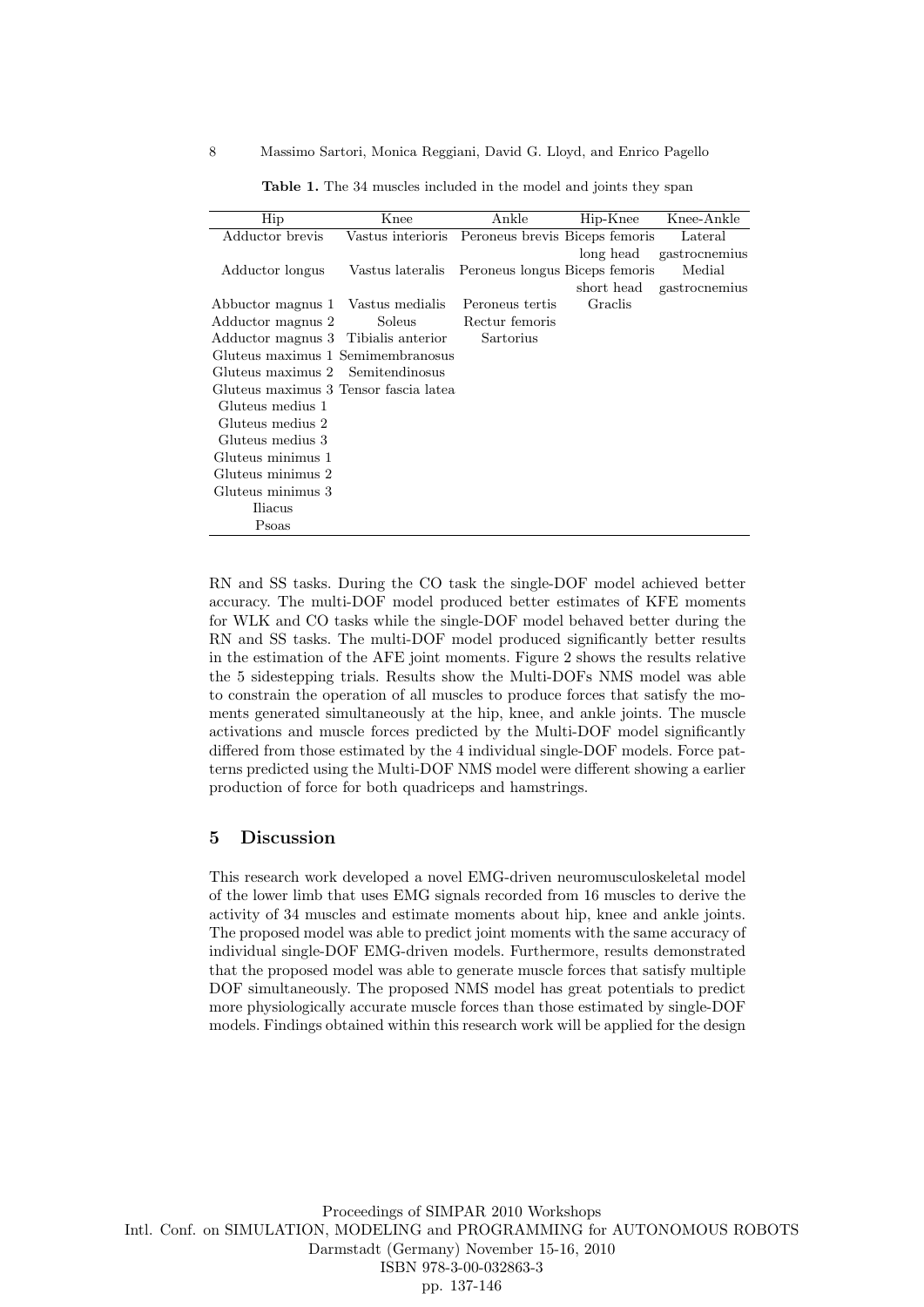| Multi-DOF EMG-driven Model  |                                  |                                  |                  |                                  |  |  |  |
|-----------------------------|----------------------------------|----------------------------------|------------------|----------------------------------|--|--|--|
|                             | HAA                              | <b>HFE</b>                       | KFE              | AFE                              |  |  |  |
|                             |                                  |                                  |                  |                                  |  |  |  |
| WLK                         | $11.8 + 1.6$                     | $34.0 + 1.2$                     | $12.5 + 1.7$     | $12.0 \pm 4.6$                   |  |  |  |
| RN                          | $46.2 \pm 2.6$                   | $\textbf{34.1} \pm \textbf{8.5}$ | $26.2 \pm 5.7$   | $17.1 \pm 4.7$                   |  |  |  |
| SS                          | $\textbf{22.6} \pm \textbf{4.4}$ | $18.6 + 4.7$                     | $32.3 \pm 7.3$   | $13.1 \pm 3.1$                   |  |  |  |
| CO                          | $\textbf{28.6} \pm \textbf{4.4}$ | $46.4 \pm 7.7$                   | $\bf 17.6\pm3.2$ | $\textbf{13.5} \pm \textbf{4.5}$ |  |  |  |
|                             |                                  |                                  |                  |                                  |  |  |  |
| Single-DOF EMG-driven Model |                                  |                                  |                  |                                  |  |  |  |
|                             | HAA                              | <b>HFE</b>                       | KFE              | AFE                              |  |  |  |
|                             |                                  |                                  |                  |                                  |  |  |  |
| WLK                         | $11.8 \pm 1.5$                   | $33.4 \pm 1.8$                   | $13.3 \pm 0.8$   | $29.4 \pm 1.1$                   |  |  |  |
| RN                          | $38.1 \pm 8.3$                   | $37.3 \pm 1.9$                   | $17.2 \pm 4.6$   | $4.6 \pm 4.9$                    |  |  |  |
| SS                          | $20.1 \pm 7.3$                   | $17.3 \pm 5.8$                   | $26.6 \pm 6.2$   | $19.5 \pm 2.1$                   |  |  |  |
| CO                          | $36.2 + 4.7$                     | $30.9 + 4.7$                     | $19.1 + 2.7$     | $13.3 + 2.2$                     |  |  |  |

Table 2. Mean absolute error and standard deviation between predicted and experimental joint moments (Nm). Numbers have been bolded to highlight the cases in which the multi-DOF model provided same or better joint moment estimates.

of more intuitive assistive devices control systems for the simultaneous actuation of multiple joints and the support of an even wider range of movements. This is a critical requirement for assistive device supporting the lower limb motion.

# References

- 1. Buchanan, T., Lloyd, D.G., Manal, K., Besier, T.: Neuromusculoskeletal modeling: Estimation of muscle forces and joint moments and movements from measurements from neural command. Journal of Applied Biomechanics 20, 367–395 (2004)
- 2. Cavallaro, E., Rosen, J., Perry, J., Burns, S.: Real-time myoprocessors for a neural controlled powered exoskeleton arm. Biomedical Engineering, IEEE Trans. on 53(11), 2387–2396 (2006)
- 3. Delp, S., Anderson, F., Arnold, A., Loan, P., Habib, A., John, C., Guendelman, E., Thelen, D.: Opensim: Open-source software to create and analyze dynamic simulations of movement. Biomedical Engineering, IEEE Trans. on 54, 1940–1950 (Nov 2007)
- 4. Dollar, A., Herr, H.: Lower extremity exoskeletons and active orthoses: Challenges and state-of-the-art. Biomedical Engineering, IEEE Trans. on 24, 144–158 (2008)
- 5. Ferris, D.P., Gordon, K.E., Sawicki, G.S., Peethambaran, A.: An improved powered ankle-foot orthosis using proportional myoelectric control. Gait Posture 23(4), 425– 428 (2006)
- 6. Fleischer, C., Hommel, G.: A human-exoskeleton interface utilizing electromyography. Robotics, IEEE Trans. on 24(4), 872–882 (2008)
- 7. Hill, A.V.: The Heat of Shortening and the Dynamic Constants of Muscle. Proceedings of the Royal Society of London. Series B, Biological Sciences 126(843), 136–195 (1938)